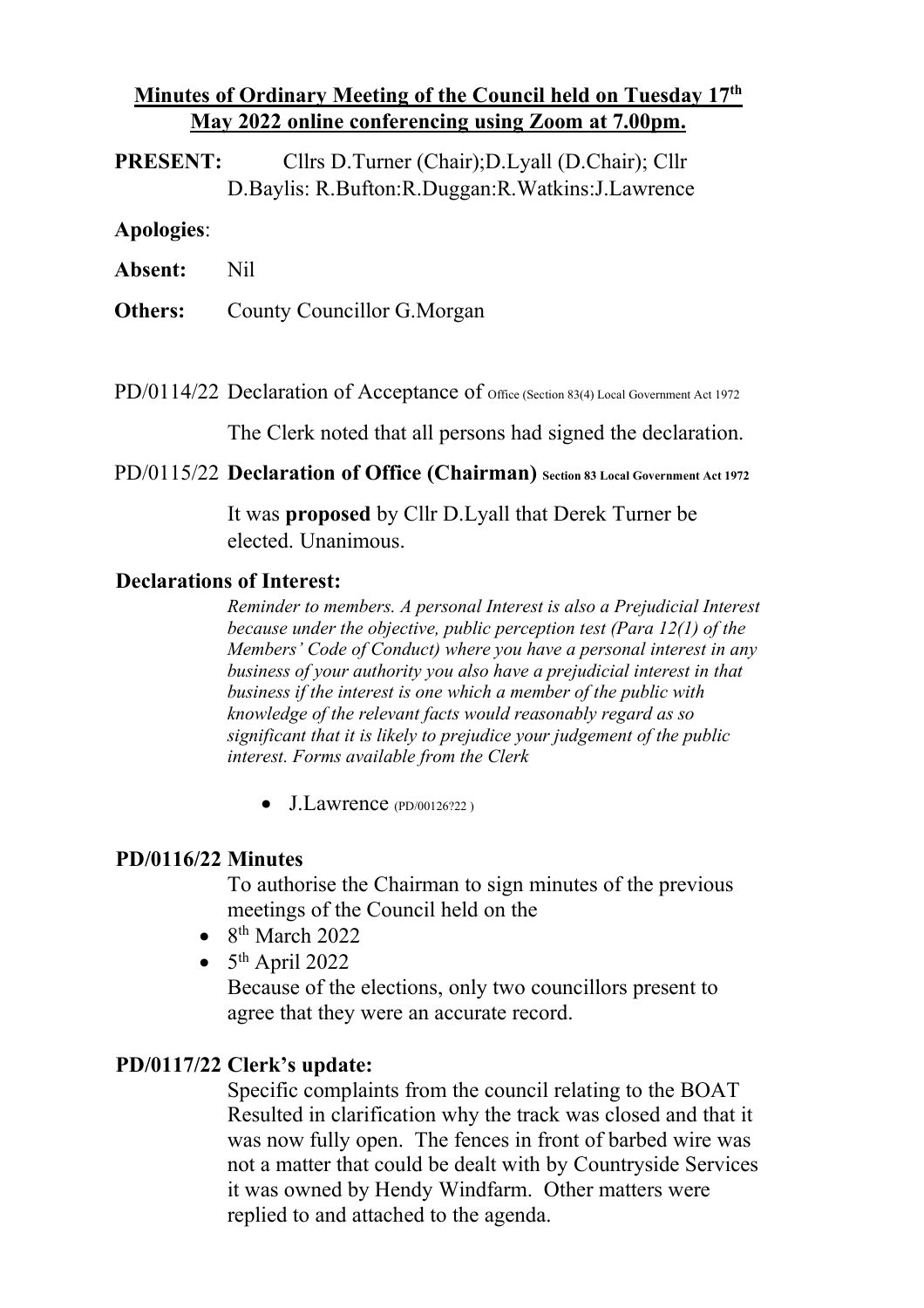## **PD/0118/22 County Councillors Report**

The chairman gave a warm welcome to the new County Councillor Geoff Morgan for the area and hoped that he would pick the concerns of the previous council. CC Morgan looked forward in representing the area of Penybont & Llandegley over the coming years. He is at present undertaking familiarisation course within PCC.

### **PD/0119/22 Planning:**

- Update: 20/1808/RES: Land To South Of A44 Penybont Llandrindod Wells LD1 5TY…..Refused.
- Application: Baileyshonllwydd Llandegley Llandrindod Wells LD1 5UE Erection of a roof structure to cover existing concrete yard (retrospective) 22/0641/FUL.

Discussed and **Proposed** to make no comment on the application Cllr J. Lawrence. Unanimous

#### PD/0120/22 **Training Plan 2022 Policy and Councillors requirements.**

The Clerk updated the council as to their legal responsibilities in publishing a training plan by November 2022.

Also presented to councillors was a diary and suggestion of training modules that should be completed by them. To include Basic Induction; Code of Conduct; Planning Aid Wales. Councillors to contact Clerk to arrange dates.

## **PD/0121/22 Community Projects/Issues:**

Introduced by the Chairman seeking the thoughts of councillors on their objectives as local councillors on matters to take forward and achieve in the next five-year period. Councillors were asked to give the matter some consideration as plans need to be laid if they were to be financed by the Section 106 monies from the windfarm.

#### • **Speed Signs**

The Clerk sort a volunteer to charge the batteries each month as it was some distance for him to travel. Mr S Hulse kindly offered to deal with both units. He also raised the issue of the one at Penybont appearing to operate after the vehicles to passed. Clerk to contact company.

Penybont Station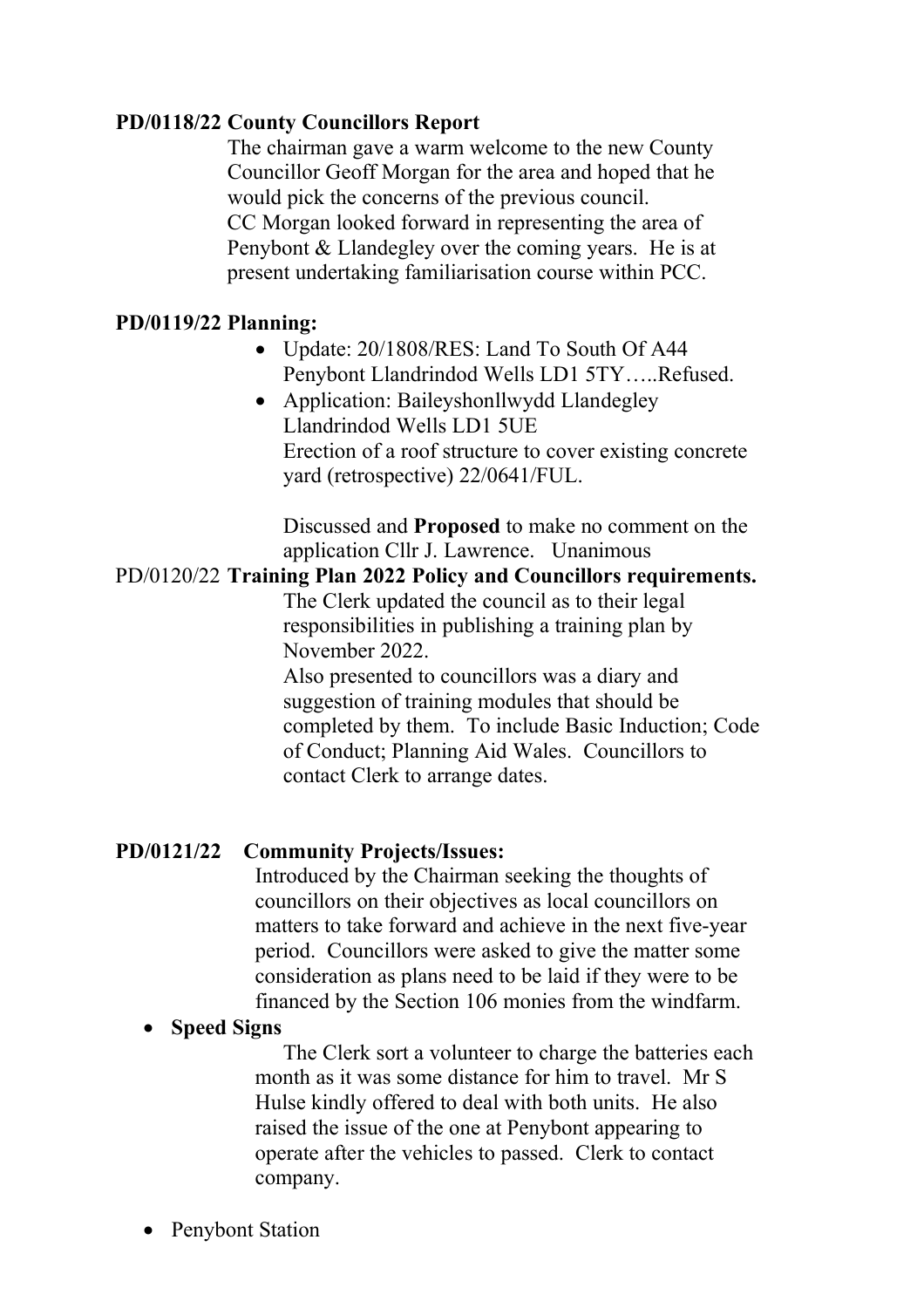The Chairman raised the issue of the dangerous pullout/in, to the station. It was a matter of serious concern to our former County Councillor, and both community councils. Clerk to write to Crossgates Council and County Councillor to continue with this matter.

# **PD/0122/22 One Voice Wales**

Councillors were given a brief outline about the organisation. It is hoped that a councillor will accept the role as liaison officer for this area, formally held by A.Willemsen.

# **PD/0123/22 Finance**

• Expenditure to authorise.

| Mrs TA Price           | <b>Internal Audit</b> | £47.25   |
|------------------------|-----------------------|----------|
| HSBC (DD)              | <b>Monthly Bank</b>   | £5.00    |
|                        | Charge                |          |
| <b>VAT</b>             | Reclaimed             | £183.74  |
| <b>Precept Deposit</b> | <b>Annual Payment</b> | £2318.00 |
|                        | 1 / 3                 |          |

# **Proposed to pay Cllr Lyall Unanimous**

- Bank reconciliation, supplied to Council
- Internet Banking

The Council account is currently with HSBC Internet Banking. A concern in our auditing is that whilst the council approves each payment and authorises the Clerk to pay, the councillors do not actually take part in the authorisation within the bank. This system is not available at HSBC. Many Community councils are switching to Unity Trust Bank, where such a monitoring system exists. It is the request from the Financial Officer (Clerk) for authority to move accounts.

Proposed Cllr D.Lyall to approve Unanimous.

- Audit 2020-21, not yet returned by Audit Wales, also outstanding fees
- Audit 2021-22, this has been returned from the internal auditor, matters discussed, and recommendations agreed.
- Annual Governance document discussed and approved, Chair to sign-off.
- Powys County Council- invoice for speed sign poles, outstanding from last financial year.

# **PD/0124/22 Correspondence.**